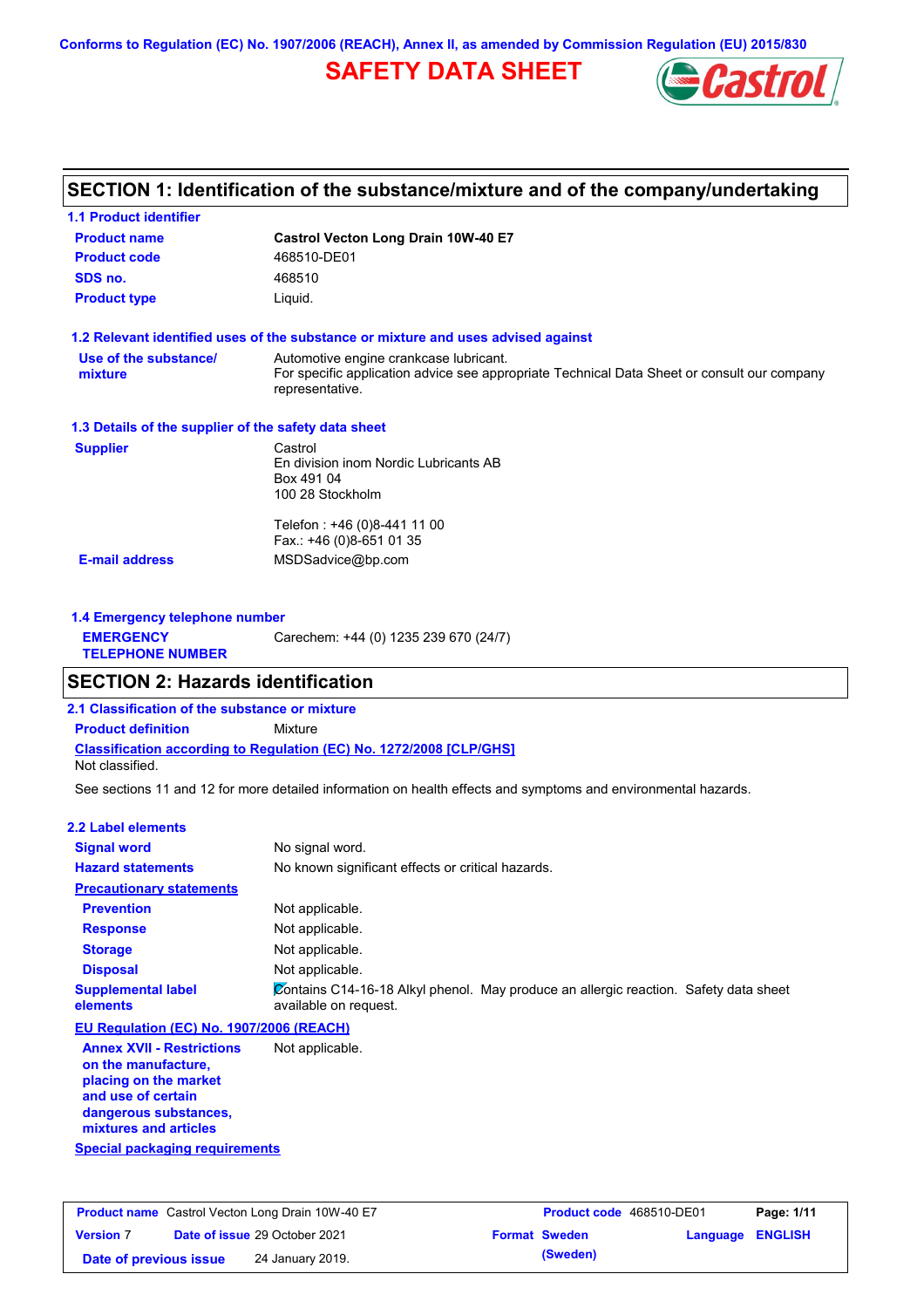#### **Conforms to Regulation (EC) No. 1907/2006 (REACH), Annex II, as amended by Commission Regulation (EU) 2015/830**

## **SECTION 2: Hazards identification**

| <b>Containers to be fitted</b><br>with child-resistant<br>fastenings                                              | Not applicable.                                                                                                                                                                                                                                                                                                                                                               |                                                                                                |                                               |             |  |  |
|-------------------------------------------------------------------------------------------------------------------|-------------------------------------------------------------------------------------------------------------------------------------------------------------------------------------------------------------------------------------------------------------------------------------------------------------------------------------------------------------------------------|------------------------------------------------------------------------------------------------|-----------------------------------------------|-------------|--|--|
| <b>Tactile warning of danger</b>                                                                                  | Not applicable.                                                                                                                                                                                                                                                                                                                                                               |                                                                                                |                                               |             |  |  |
| 2.3 Other hazards                                                                                                 |                                                                                                                                                                                                                                                                                                                                                                               |                                                                                                |                                               |             |  |  |
| <b>Results of PBT and vPvB</b><br>assessment                                                                      | Annex XIII.                                                                                                                                                                                                                                                                                                                                                                   | Product does not meet the criteria for PBT or vPvB according to Regulation (EC) No. 1907/2006, |                                               |             |  |  |
| <b>Product meets the criteria</b><br>for PBT or vPvB according<br>to Regulation (EC) No.<br>1907/2006, Annex XIII | This mixture does not contain any substances that are assessed to be a PBT or a vPvB.                                                                                                                                                                                                                                                                                         |                                                                                                |                                               |             |  |  |
| Other hazards which do<br>not result in classification                                                            | Defatting to the skin.<br><b>USED ENGINE OILS</b><br>Used engine oil may contain hazardous components which have the potential to cause skin<br>cancer.<br>See Toxicological Information, section 11 of this Safety Data Sheet.<br>Experimental data on one or more of the components has been used to determine all or part of<br>the hazard classification of this product. |                                                                                                |                                               |             |  |  |
|                                                                                                                   | <b>SECTION 3: Composition/information on ingredients</b>                                                                                                                                                                                                                                                                                                                      |                                                                                                |                                               |             |  |  |
| <b>3.2 Mixtures</b>                                                                                               |                                                                                                                                                                                                                                                                                                                                                                               |                                                                                                |                                               |             |  |  |
| <b>Product definition</b>                                                                                         | Mixture                                                                                                                                                                                                                                                                                                                                                                       |                                                                                                |                                               |             |  |  |
|                                                                                                                   | Mighly refined base oil (IP 346 DMSO extract < 3%). Proprietary performance additives.                                                                                                                                                                                                                                                                                        |                                                                                                |                                               |             |  |  |
| <b>Product/ingredient</b><br>name                                                                                 | <b>Identifiers</b>                                                                                                                                                                                                                                                                                                                                                            | %                                                                                              | <b>Regulation (EC) No.</b><br>1272/2008 [CLP] | <b>Type</b> |  |  |

| пане                                                                     |                                                                                      |             | <b>IZIZIZUUO [ULF]</b>                                                    |         |
|--------------------------------------------------------------------------|--------------------------------------------------------------------------------------|-------------|---------------------------------------------------------------------------|---------|
| Distillates (petroleum), hydrotreated<br>heavy paraffinic                | REACH #: 01-2119484627-25<br>EC: 265-157-1<br>CAS: 64742-54-7<br>Index: 649-467-00-8 | $≥50 - ≤75$ | Not classified.                                                           | $[2]$   |
| Base oil - unspecified                                                   | Varies - See Key to<br>abbreviations                                                 | ≥10 - ≤25   | Not classified.                                                           | $[2]$   |
| Distillates (petroleum), hydrotreated<br>heavy paraffinic                | REACH #: 01-2119484627-25<br>EC: 265-157-1<br>CAS: 64742-54-7<br>Index: 649-467-00-8 | ≤10         | Asp. Tox. 1, H304                                                         | [1] [2] |
| zinc bis[O-(6-methylheptyl)] bis[O-(sec-<br>butyl)] bis(dithiophosphate) | REACH #: 01-2119543726-33<br>EC: 298-577-9<br>CAS: 93819-94-4                        | 2.5         | <b>Skin Irrit. 2, H315</b><br>Eye Dam. 1, H318<br>Aquatic Chronic 2, H411 | $[1]$   |
| C14-16-18 Alkyl phenol                                                   | REACH #: 01-2119498288-19                                                            | ≤3          | Skin Sens. 1B, H317<br>STOT RE 2, H373                                    | $[1]$   |

#### **See Section 16 for the full text of the H statements declared above.**

**Type** 

[1] Substance classified with a health or environmental hazard

[2] Substance with a workplace exposure limit

[3] Substance meets the criteria for PBT according to Regulation (EC) No. 1907/2006, Annex XIII

[4] Substance meets the criteria for vPvB according to Regulation (EC) No. 1907/2006, Annex XIII

[5] Substance of equivalent concern

[6] Additional disclosure due to company policy

Occupational exposure limits, if available, are listed in Section 8.

### **SECTION 4: First aid measures**

### **4.1 Description of first aid measures**

| <b>Eye contact</b>                                      | In case of contact, immediately flush eyes with plenty of water for at least 15 minutes. Eyelids<br>should be held away from the eyeball to ensure thorough rinsing. Check for and remove any<br>contact lenses. Get medical attention. |                                 |          |                |
|---------------------------------------------------------|-----------------------------------------------------------------------------------------------------------------------------------------------------------------------------------------------------------------------------------------|---------------------------------|----------|----------------|
| <b>Skin contact</b>                                     | Wash skin thoroughly with soap and water or use recognised skin cleanser. Remove<br>contaminated clothing and shoes. Wash clothing before reuse. Clean shoes thoroughly before<br>reuse. Get medical attention if irritation develops.  |                                 |          |                |
| <b>Inhalation</b>                                       | If inhaled, remove to fresh air. Get medical attention if symptoms occur.                                                                                                                                                               |                                 |          |                |
| <b>Product name</b> Castrol Vecton Long Drain 10W-40 E7 |                                                                                                                                                                                                                                         | <b>Product code</b> 468510-DE01 |          | Page: 2/11     |
| <b>Version 7</b>                                        | <b>Date of issue 29 October 2021</b>                                                                                                                                                                                                    | <b>Format Sweden</b>            | Language | <b>ENGLISH</b> |
| Date of previous issue                                  | 24 January 2019.                                                                                                                                                                                                                        | (Sweden)                        |          |                |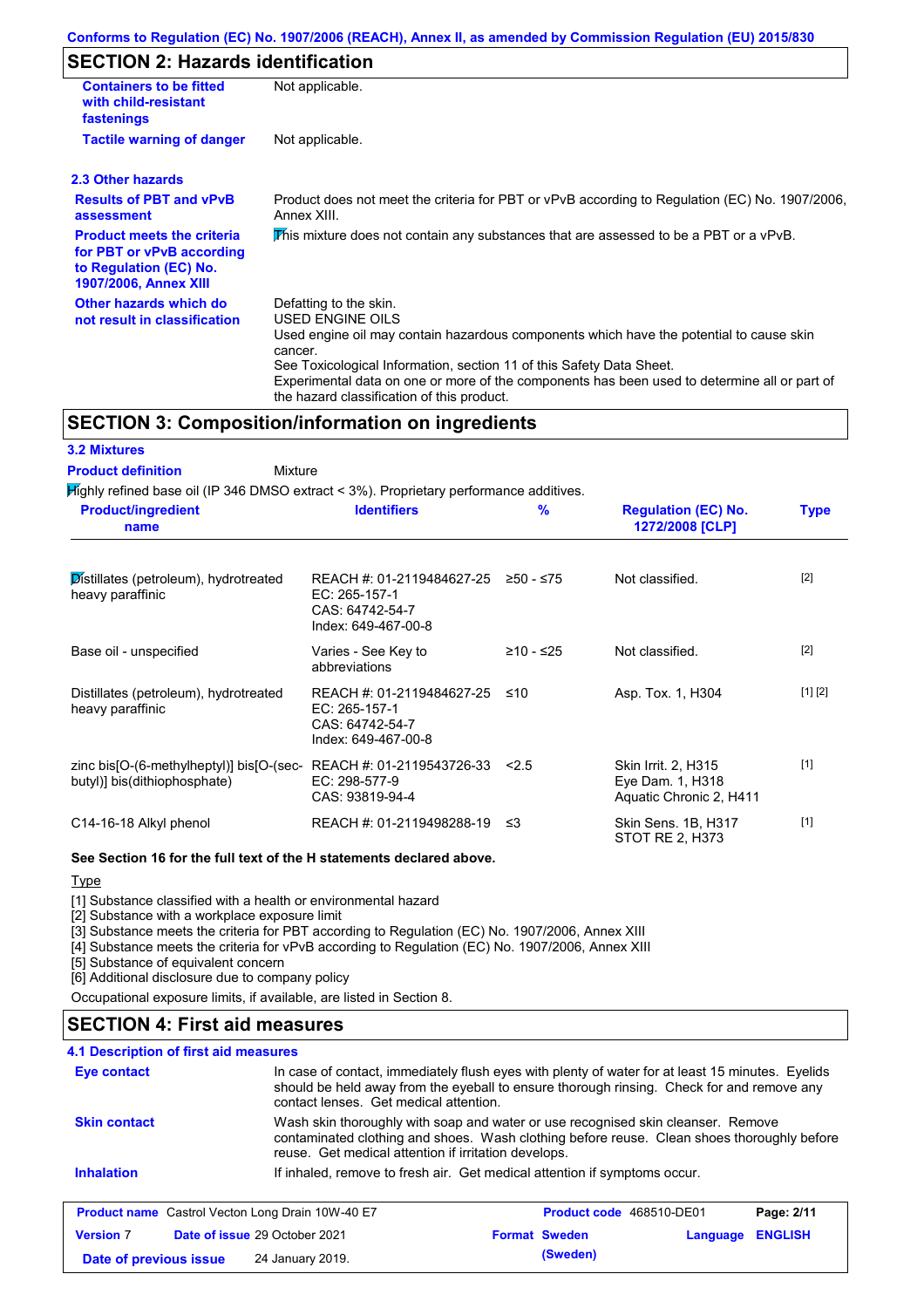|                                       | Conforms to Regulation (EC) No. 1907/2006 (REACH), Annex II, as amended by Commission Regulation (EU) 2015/830                                                              |  |  |  |
|---------------------------------------|-----------------------------------------------------------------------------------------------------------------------------------------------------------------------------|--|--|--|
| <b>SECTION 4: First aid measures</b>  |                                                                                                                                                                             |  |  |  |
| <b>Ingestion</b>                      | Do not induce vomiting unless directed to do so by medical personnel. Get medical attention if<br>symptoms occur.                                                           |  |  |  |
| <b>Protection of first-aiders</b>     | No action shall be taken involving any personal risk or without suitable training. It may be<br>dangerous to the person providing aid to give mouth-to-mouth resuscitation. |  |  |  |
|                                       | 4.2 Most important symptoms and effects, both acute and delayed                                                                                                             |  |  |  |
|                                       | See Section 11 for more detailed information on health effects and symptoms.                                                                                                |  |  |  |
| <b>Potential acute health effects</b> |                                                                                                                                                                             |  |  |  |
| <b>Inhalation</b>                     | Vapour inhalation under ambient conditions is not normally a problem due to low vapour<br>pressure.                                                                         |  |  |  |
| <b>Ingestion</b>                      | No known significant effects or critical hazards.                                                                                                                           |  |  |  |
| <b>Skin contact</b>                   | Not considered a skin sensitizer. Based on data available for this or related materials.                                                                                    |  |  |  |
| <b>Eye contact</b>                    | Not classified as an eye irritant. Based on data available for this or related materials.                                                                                   |  |  |  |
|                                       | Delayed and immediate effects as well as chronic effects from short and long-term exposure                                                                                  |  |  |  |
| <b>Inhalation</b>                     | Overexposure to the inhalation of airborne droplets or aerosols may cause irritation of the<br>respiratory tract.                                                           |  |  |  |
| <b>Ingestion</b>                      | Ingestion of large quantities may cause nausea and diarrhoea.                                                                                                               |  |  |  |
| <b>Skin contact</b>                   | Prolonged or repeated contact can defat the skin and lead to irritation and/or dermatitis.                                                                                  |  |  |  |
| Eye contact                           | Potential risk of transient stinging or redness if accidental eye contact occurs.                                                                                           |  |  |  |
|                                       | 4.3 Indication of any immediate medical attention and special treatment needed                                                                                              |  |  |  |
| <b>Notes to physician</b>             | Treatment should in general be symptomatic and directed to relieving any effects.                                                                                           |  |  |  |

# **SECTION 5: Firefighting measures**

| 5.1 Extinguishing media                                   |                                                                                                                                                                                                                                                                                                                                                                   |
|-----------------------------------------------------------|-------------------------------------------------------------------------------------------------------------------------------------------------------------------------------------------------------------------------------------------------------------------------------------------------------------------------------------------------------------------|
| <b>Suitable extinguishing</b><br>media                    | In case of fire, use foam, dry chemical or carbon dioxide extinguisher or spray.                                                                                                                                                                                                                                                                                  |
| <b>Unsuitable extinguishing</b><br>media                  | Do not use water jet. The use of a water jet may cause the fire to spread by splashing the<br>burning product.                                                                                                                                                                                                                                                    |
| 5.2 Special hazards arising from the substance or mixture |                                                                                                                                                                                                                                                                                                                                                                   |
| <b>Hazards from the</b><br>substance or mixture           | In a fire or if heated, a pressure increase will occur and the container may burst.                                                                                                                                                                                                                                                                               |
| <b>Hazardous combustion</b><br>products                   | Combustion products may include the following:<br>carbon oxides (CO, CO <sub>2</sub> ) (carbon monoxide, carbon dioxide)                                                                                                                                                                                                                                          |
| <b>5.3 Advice for firefighters</b>                        |                                                                                                                                                                                                                                                                                                                                                                   |
| <b>Special precautions for</b><br>fire-fighters           | No action shall be taken involving any personal risk or without suitable training. Promptly<br>isolate the scene by removing all persons from the vicinity of the incident if there is a fire.                                                                                                                                                                    |
| <b>Special protective</b><br>equipment for fire-fighters  | Fire-fighters should wear appropriate protective equipment and self-contained breathing<br>apparatus (SCBA) with a full face-piece operated in positive pressure mode. Clothing for fire-<br>fighters (including helmets, protective boots and gloves) conforming to European standard EN<br>469 will provide a basic level of protection for chemical incidents. |

## **SECTION 6: Accidental release measures**

|                                         | 6.1 Personal precautions, protective equipment and emergency procedures                                                                                                                                                                                                                                                                                                              |
|-----------------------------------------|--------------------------------------------------------------------------------------------------------------------------------------------------------------------------------------------------------------------------------------------------------------------------------------------------------------------------------------------------------------------------------------|
| For non-emergency<br>personnel          | No action shall be taken involving any personal risk or without suitable training. Evacuate<br>surrounding areas. Keep unnecessary and unprotected personnel from entering. Do not touch<br>or walk through spilt material. Floors may be slippery; use care to avoid falling. Put on<br>appropriate personal protective equipment.                                                  |
| For emergency responders                | Entry into a confined space or poorly ventilated area contaminated with vapour, mist or fume is<br>extremely hazardous without the correct respiratory protective equipment and a safe system of<br>work. Wear self-contained breathing apparatus. Wear a suitable chemical protective suit.<br>Chemical resistant boots. See also the information in "For non-emergency personnel". |
| <b>6.2 Environmental</b><br>precautions | Avoid dispersal of spilt material and runoff and contact with soil, waterways, drains and sewers.<br>Inform the relevant authorities if the product has caused environmental pollution (sewers,<br>waterways, soil or air).                                                                                                                                                          |

### **6.3 Methods and material for containment and cleaning up**

|                        | <b>Product name</b> Castrol Vecton Long Drain 10W-40 E7 | Product code 468510-DE01 |                         | Page: 3/11 |
|------------------------|---------------------------------------------------------|--------------------------|-------------------------|------------|
| <b>Version 7</b>       | <b>Date of issue 29 October 2021</b>                    | <b>Format Sweden</b>     | <b>Language ENGLISH</b> |            |
| Date of previous issue | 24 January 2019.                                        | (Sweden)                 |                         |            |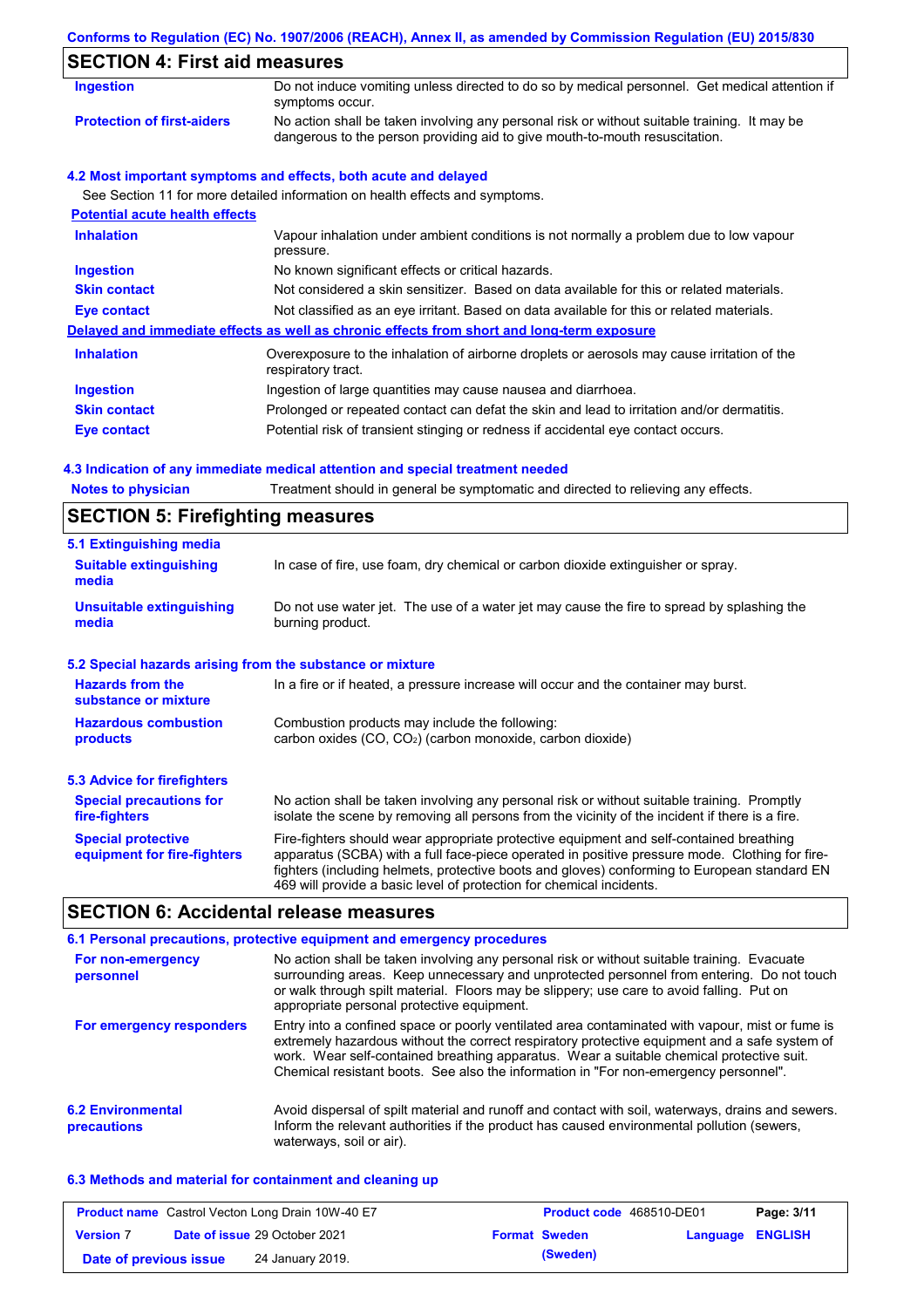# **SECTION 6: Accidental release measures**

| <b>Small spill</b>                        | Stop leak if without risk. Move containers from spill area. Absorb with an inert material and<br>place in an appropriate waste disposal container. Dispose of via a licensed waste disposal<br>contractor.                                                                                                                                                                                     |
|-------------------------------------------|------------------------------------------------------------------------------------------------------------------------------------------------------------------------------------------------------------------------------------------------------------------------------------------------------------------------------------------------------------------------------------------------|
| Large spill                               | Stop leak if without risk. Move containers from spill area. Prevent entry into sewers, water<br>courses, basements or confined areas. Contain and collect spillage with non-combustible,<br>absorbent material e.g. sand, earth, vermiculite or diatomaceous earth and place in container<br>for disposal according to local regulations. Dispose of via a licensed waste disposal contractor. |
| 6.4 Reference to other<br><b>sections</b> | See Section 1 for emergency contact information.<br>See Section 5 for firefighting measures.<br>See Section 8 for information on appropriate personal protective equipment.<br>See Section 12 for environmental precautions.<br>See Section 13 for additional waste treatment information.                                                                                                     |

# **SECTION 7: Handling and storage**

| 7.1 Precautions for safe handling                                                    |                                                                                                                                                                                                                                                                                                                                                                                                                                                                                          |
|--------------------------------------------------------------------------------------|------------------------------------------------------------------------------------------------------------------------------------------------------------------------------------------------------------------------------------------------------------------------------------------------------------------------------------------------------------------------------------------------------------------------------------------------------------------------------------------|
| <b>Protective measures</b>                                                           | Put on appropriate personal protective equipment.                                                                                                                                                                                                                                                                                                                                                                                                                                        |
| <b>Advice on general</b><br>occupational hygiene                                     | Eating, drinking and smoking should be prohibited in areas where this material is handled,<br>stored and processed. Wash thoroughly after handling. Remove contaminated clothing and<br>protective equipment before entering eating areas. See also Section 8 for additional<br>information on hygiene measures.                                                                                                                                                                         |
| <b>7.2 Conditions for safe</b><br>storage, including any<br><i>incompatibilities</i> | Store in accordance with local regulations. Store in a dry, cool and well-ventilated area, away<br>from incompatible materials (see Section 10). Keep away from heat and direct sunlight. Keep<br>container tightly closed and sealed until ready for use. Containers that have been opened must<br>be carefully resealed and kept upright to prevent leakage. Store and use only in equipment/<br>containers designed for use with this product. Do not store in unlabelled containers. |
| Not suitable                                                                         | Prolonged exposure to elevated temperature.                                                                                                                                                                                                                                                                                                                                                                                                                                              |
| 7.3 Specific end use(s)                                                              |                                                                                                                                                                                                                                                                                                                                                                                                                                                                                          |
| <b>Recommendations</b>                                                               | See section 1.2 and Exposure scenarios in annex, if applicable.                                                                                                                                                                                                                                                                                                                                                                                                                          |

## **SECTION 8: Exposure controls/personal protection**

**Date of previous issue (Sweden)** 24 January 2019.

#### **8.1 Control parameters**

| <b>Product/ingredient name</b>                          | <b>Exposure limit values</b><br>Work environment authority Regulation 2020:6 (Sweden).<br>TWA: 1 mg/m <sup>3</sup> 8 hours. Issued/Revised: 8/1996 Form: mist and fume<br>STEL: 3 mg/m <sup>3</sup> 15 minutes. Issued/Revised: 8/1996 Form: mist and fume                                                                                                                                                                                                                                                                                                                                                                                                                                                                                                                                                                                                                                                                                                                                                                 |  |  |
|---------------------------------------------------------|----------------------------------------------------------------------------------------------------------------------------------------------------------------------------------------------------------------------------------------------------------------------------------------------------------------------------------------------------------------------------------------------------------------------------------------------------------------------------------------------------------------------------------------------------------------------------------------------------------------------------------------------------------------------------------------------------------------------------------------------------------------------------------------------------------------------------------------------------------------------------------------------------------------------------------------------------------------------------------------------------------------------------|--|--|
| Distillates (petroleum), hydrotreated heavy paraffinic  |                                                                                                                                                                                                                                                                                                                                                                                                                                                                                                                                                                                                                                                                                                                                                                                                                                                                                                                                                                                                                            |  |  |
| Base oil - unspecified                                  | Work environment authority Regulation 2020:6 (Sweden).<br>STEL: 3 mg/m <sup>3</sup> 15 minutes. Issued/Revised: 8/1996 Form: mist and fume<br>TWA: 1 mg/m <sup>3</sup> 8 hours. Issued/Revised: 8/1996 Form: mist and fume                                                                                                                                                                                                                                                                                                                                                                                                                                                                                                                                                                                                                                                                                                                                                                                                 |  |  |
|                                                         | Distillates (petroleum), hydrotreated heavy paraffinic Work environment authority Regulation 2020:6 (Sweden).<br>TWA: 1 mg/m <sup>3</sup> 8 hours. Issued/Revised: 8/1996 Form: mist and fume<br>STEL: 3 mg/m <sup>3</sup> 15 minutes. Issued/Revised: 8/1996 Form: mist and fume                                                                                                                                                                                                                                                                                                                                                                                                                                                                                                                                                                                                                                                                                                                                          |  |  |
| guidance only.                                          | Whilst specific OELs for certain components may be shown in this section, other components may be present in any mist,<br>vapour or dust produced. Therefore, the specific OELs may not be applicable to the product as a whole and are provided for                                                                                                                                                                                                                                                                                                                                                                                                                                                                                                                                                                                                                                                                                                                                                                       |  |  |
| <b>Recommended monitoring</b><br>procedures             | If this product contains ingredients with exposure limits, personal, workplace atmosphere or<br>biological monitoring may be required to determine the effectiveness of the ventilation or other<br>control measures and/or the necessity to use respiratory protective equipment. Reference<br>should be made to monitoring standards, such as the following: European Standard EN 689<br>(Workplace atmospheres - Guidance for the assessment of exposure by inhalation to chemical<br>agents for comparison with limit values and measurement strategy) European Standard EN<br>14042 (Workplace atmospheres - Guide for the application and use of procedures for the<br>assessment of exposure to chemical and biological agents) European Standard EN 482<br>(Workplace atmospheres - General requirements for the performance of procedures for the<br>measurement of chemical agents) Reference to national guidance documents for methods for<br>the determination of hazardous substances will also be required. |  |  |
| <b>Derived No Effect Level</b>                          |                                                                                                                                                                                                                                                                                                                                                                                                                                                                                                                                                                                                                                                                                                                                                                                                                                                                                                                                                                                                                            |  |  |
| No DNELs/DMELs available.                               |                                                                                                                                                                                                                                                                                                                                                                                                                                                                                                                                                                                                                                                                                                                                                                                                                                                                                                                                                                                                                            |  |  |
| <b>Predicted No Effect Concentration</b>                |                                                                                                                                                                                                                                                                                                                                                                                                                                                                                                                                                                                                                                                                                                                                                                                                                                                                                                                                                                                                                            |  |  |
| <b>Product name</b> Castrol Vecton Long Drain 10W-40 E7 | Page: 4/11<br>Product code 468510-DE01                                                                                                                                                                                                                                                                                                                                                                                                                                                                                                                                                                                                                                                                                                                                                                                                                                                                                                                                                                                     |  |  |
| Date of issue 29 October 2021<br><b>Version 7</b>       | <b>Format Sweden</b><br>Language ENGLISH                                                                                                                                                                                                                                                                                                                                                                                                                                                                                                                                                                                                                                                                                                                                                                                                                                                                                                                                                                                   |  |  |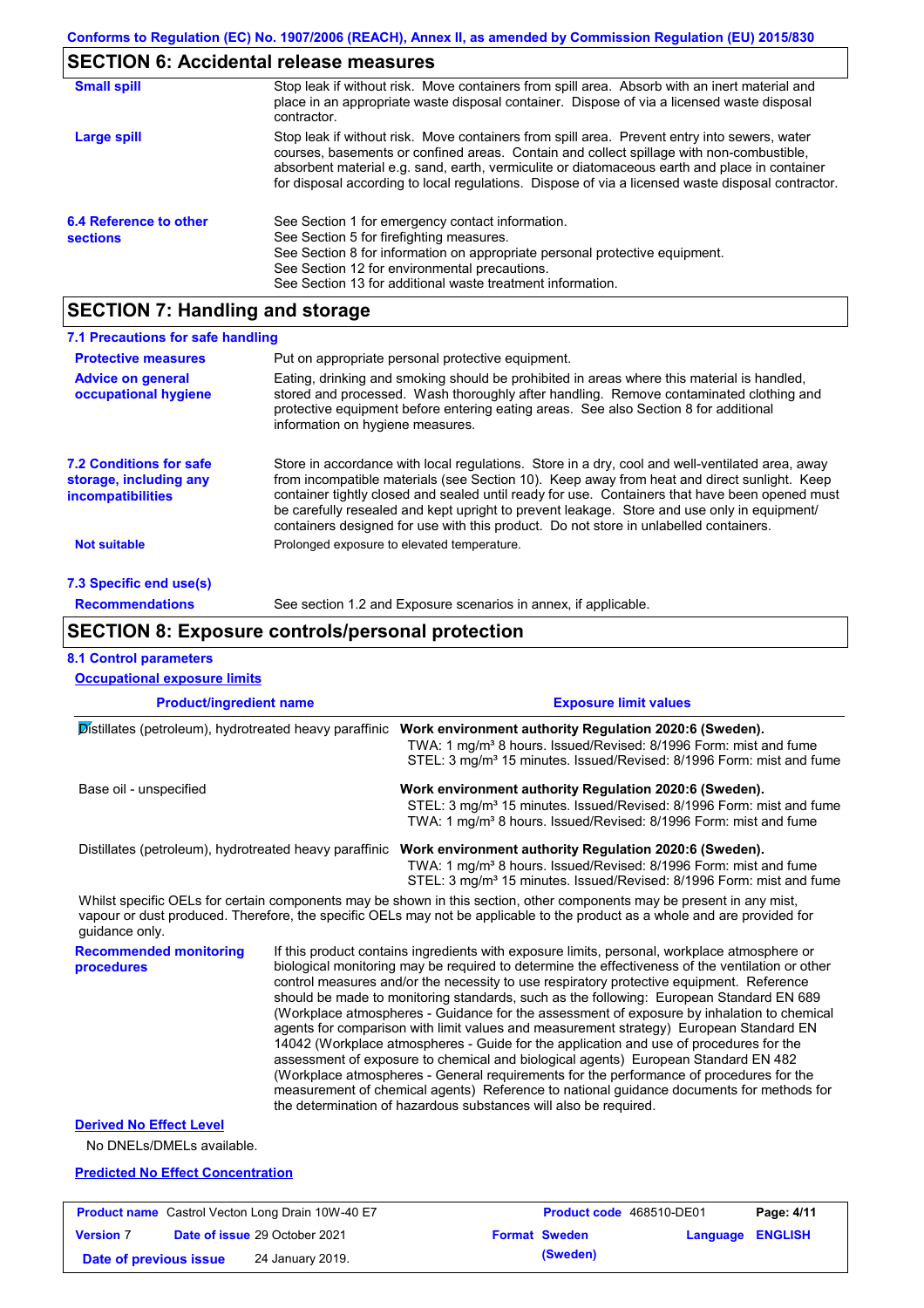# **SECTION 8: Exposure controls/personal protection**

No PNECs available

| <b>8.2 Exposure controls</b>                            |                                                                                                                                                                                                                                                                                                                                                                                                                                                                                                                                                                                                                                                                                                                                                                                                                                                                                                                                                                                                         |                          |                  |            |
|---------------------------------------------------------|---------------------------------------------------------------------------------------------------------------------------------------------------------------------------------------------------------------------------------------------------------------------------------------------------------------------------------------------------------------------------------------------------------------------------------------------------------------------------------------------------------------------------------------------------------------------------------------------------------------------------------------------------------------------------------------------------------------------------------------------------------------------------------------------------------------------------------------------------------------------------------------------------------------------------------------------------------------------------------------------------------|--------------------------|------------------|------------|
| <b>Appropriate engineering</b><br><b>controls</b>       | Provide exhaust ventilation or other engineering controls to keep the relevant airborne<br>concentrations below their respective occupational exposure limits.<br>All activities involving chemicals should be assessed for their risks to health, to ensure<br>exposures are adequately controlled. Personal protective equipment should only be considered<br>after other forms of control measures (e.g. engineering controls) have been suitably evaluated.<br>Personal protective equipment should conform to appropriate standards, be suitable for use, be<br>kept in good condition and properly maintained.<br>Your supplier of personal protective equipment should be consulted for advice on selection and<br>appropriate standards. For further information contact your national organisation for standards.<br>The final choice of protective equipment will depend upon a risk assessment. It is important to<br>ensure that all items of personal protective equipment are compatible. |                          |                  |            |
| <b>Individual protection measures</b>                   |                                                                                                                                                                                                                                                                                                                                                                                                                                                                                                                                                                                                                                                                                                                                                                                                                                                                                                                                                                                                         |                          |                  |            |
| <b>Hygiene measures</b>                                 | Wash hands, forearms and face thoroughly after handling chemical products, before eating,<br>smoking and using the lavatory and at the end of the working period. Ensure that eyewash<br>stations and safety showers are close to the workstation location.                                                                                                                                                                                                                                                                                                                                                                                                                                                                                                                                                                                                                                                                                                                                             |                          |                  |            |
| <b>Respiratory protection</b>                           | In case of insufficient ventilation, wear suitable respiratory equipment.<br>The correct choice of respiratory protection depends upon the chemicals being handled, the<br>conditions of work and use, and the condition of the respiratory equipment. Safety procedures<br>should be developed for each intended application. Respiratory protection equipment should<br>therefore be chosen in consultation with the supplier/manufacturer and with a full assessment<br>of the working conditions.                                                                                                                                                                                                                                                                                                                                                                                                                                                                                                   |                          |                  |            |
| <b>Eye/face protection</b>                              | Safety glasses with side shields.                                                                                                                                                                                                                                                                                                                                                                                                                                                                                                                                                                                                                                                                                                                                                                                                                                                                                                                                                                       |                          |                  |            |
| <b>Skin protection</b>                                  |                                                                                                                                                                                                                                                                                                                                                                                                                                                                                                                                                                                                                                                                                                                                                                                                                                                                                                                                                                                                         |                          |                  |            |
| <b>Hand protection</b>                                  | <b>General Information:</b><br>Because specific work environments and material handling practices vary, safety procedures<br>should be developed for each intended application. The correct choice of protective gloves                                                                                                                                                                                                                                                                                                                                                                                                                                                                                                                                                                                                                                                                                                                                                                                 |                          |                  |            |
|                                                         | depends upon the chemicals being handled, and the conditions of work and use. Most gloves<br>provide protection for only a limited time before they must be discarded and replaced (even the<br>best chemically resistant gloves will break down after repeated chemical exposures).                                                                                                                                                                                                                                                                                                                                                                                                                                                                                                                                                                                                                                                                                                                    |                          |                  |            |
|                                                         | Gloves should be chosen in consultation with the supplier / manufacturer and taking account of<br>a full assessment of the working conditions.                                                                                                                                                                                                                                                                                                                                                                                                                                                                                                                                                                                                                                                                                                                                                                                                                                                          |                          |                  |            |
|                                                         | Recommended: Nitrile gloves.<br><b>Breakthrough time:</b>                                                                                                                                                                                                                                                                                                                                                                                                                                                                                                                                                                                                                                                                                                                                                                                                                                                                                                                                               |                          |                  |            |
|                                                         | Breakthrough time data are generated by glove manufacturers under laboratory test conditions<br>and represent how long a glove can be expected to provide effective permeation resistance. It<br>is important when following breakthrough time recommendations that actual workplace<br>conditions are taken into account. Always consult with your glove supplier for up-to-date<br>technical information on breakthrough times for the recommended glove type.<br>Our recommendations on the selection of gloves are as follows:                                                                                                                                                                                                                                                                                                                                                                                                                                                                      |                          |                  |            |
|                                                         | Continuous contact:                                                                                                                                                                                                                                                                                                                                                                                                                                                                                                                                                                                                                                                                                                                                                                                                                                                                                                                                                                                     |                          |                  |            |
|                                                         | Gloves with a minimum breakthrough time of 240 minutes, or >480 minutes if suitable gloves<br>can be obtained.<br>If suitable gloves are not available to offer that level of protection, gloves with shorter<br>breakthrough times may be acceptable as long as appropriate glove maintenance and<br>replacement regimes are determined and adhered to.                                                                                                                                                                                                                                                                                                                                                                                                                                                                                                                                                                                                                                                |                          |                  |            |
|                                                         | Short-term / splash protection:                                                                                                                                                                                                                                                                                                                                                                                                                                                                                                                                                                                                                                                                                                                                                                                                                                                                                                                                                                         |                          |                  |            |
|                                                         | Recommended breakthrough times as above.<br>It is recognised that for short-term, transient exposures, gloves with shorter breakthrough times<br>may commonly be used. Therefore, appropriate maintenance and replacement regimes must<br>be determined and rigorously followed.                                                                                                                                                                                                                                                                                                                                                                                                                                                                                                                                                                                                                                                                                                                        |                          |                  |            |
|                                                         | <b>Glove Thickness:</b>                                                                                                                                                                                                                                                                                                                                                                                                                                                                                                                                                                                                                                                                                                                                                                                                                                                                                                                                                                                 |                          |                  |            |
|                                                         | For general applications, we recommend gloves with a thickness typically greater than 0.35 mm.                                                                                                                                                                                                                                                                                                                                                                                                                                                                                                                                                                                                                                                                                                                                                                                                                                                                                                          |                          |                  |            |
|                                                         | It should be emphasised that glove thickness is not necessarily a good predictor of glove<br>resistance to a specific chemical, as the permeation efficiency of the glove will be dependent<br>on the exact composition of the glove material. Therefore, glove selection should also be based                                                                                                                                                                                                                                                                                                                                                                                                                                                                                                                                                                                                                                                                                                          |                          |                  |            |
| <b>Product name</b> Castrol Vecton Long Drain 10W-40 E7 |                                                                                                                                                                                                                                                                                                                                                                                                                                                                                                                                                                                                                                                                                                                                                                                                                                                                                                                                                                                                         | Product code 468510-DE01 |                  | Page: 5/11 |
| <b>Version 7</b><br>Date of issue 29 October 2021       |                                                                                                                                                                                                                                                                                                                                                                                                                                                                                                                                                                                                                                                                                                                                                                                                                                                                                                                                                                                                         | <b>Format Sweden</b>     | Language ENGLISH |            |

**Date of previous issue** 24 January 2019.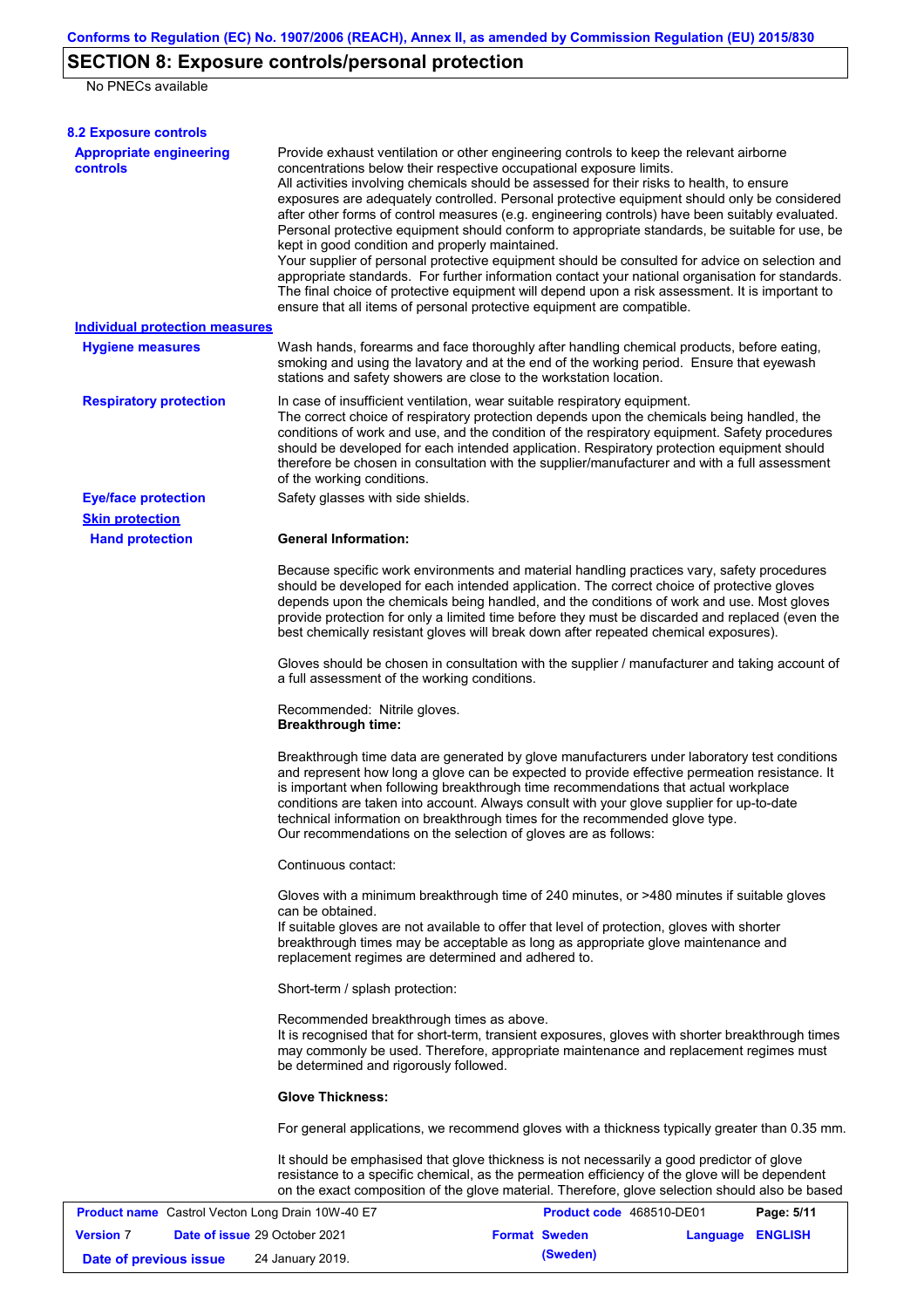# **SECTION 8: Exposure controls/personal protection**

|                                           | on consideration of the task requirements and knowledge of breakthrough times.<br>Glove thickness may also vary depending on the glove manufacturer, the glove type and the<br>glove model. Therefore, the manufacturers' technical data should always be taken into account<br>to ensure selection of the most appropriate glove for the task.                                                                                                                                                                                                                                                                                                                                       |
|-------------------------------------------|---------------------------------------------------------------------------------------------------------------------------------------------------------------------------------------------------------------------------------------------------------------------------------------------------------------------------------------------------------------------------------------------------------------------------------------------------------------------------------------------------------------------------------------------------------------------------------------------------------------------------------------------------------------------------------------|
|                                           | Note: Depending on the activity being conducted, gloves of varying thickness may be required<br>for specific tasks. For example:                                                                                                                                                                                                                                                                                                                                                                                                                                                                                                                                                      |
|                                           | • Thinner gloves (down to 0.1 mm or less) may be required where a high degree of manual<br>dexterity is needed. However, these gloves are only likely to give short duration protection and<br>would normally be just for single use applications, then disposed of.                                                                                                                                                                                                                                                                                                                                                                                                                  |
|                                           | • Thicker gloves (up to 3 mm or more) may be required where there is a mechanical (as well<br>as a chemical) risk i.e. where there is abrasion or puncture potential.                                                                                                                                                                                                                                                                                                                                                                                                                                                                                                                 |
| <b>Skin and body</b>                      | Use of protective clothing is good industrial practice.<br>Personal protective equipment for the body should be selected based on the task being<br>performed and the risks involved and should be approved by a specialist before handling this<br>product.<br>Cotton or polyester/cotton overalls will only provide protection against light superficial<br>contamination that will not soak through to the skin. Overalls should be laundered on a regular<br>basis. When the risk of skin exposure is high (e.g. when cleaning up spillages or if there is a<br>risk of splashing) then chemical resistant aprons and/or impervious chemical suits and boots<br>will be required. |
| <b>Refer to standards:</b>                | Respiratory protection: EN 529<br>Gloves: EN 420, EN 374<br>Eye protection: EN 166<br>Filtering half-mask: EN 149<br>Filtering half-mask with valve: EN 405<br>Half-mask: EN 140 plus filter<br>Full-face mask: EN 136 plus filter<br>Particulate filters: EN 143<br>Gas/combined filters: EN 14387                                                                                                                                                                                                                                                                                                                                                                                   |
| <b>Environmental exposure</b><br>controls | Emissions from ventilation or work process equipment should be checked to ensure they<br>comply with the requirements of environmental protection legislation. In some cases, fume<br>scrubbers, filters or engineering modifications to the process equipment will be necessary to<br>reduce emissions to acceptable levels.                                                                                                                                                                                                                                                                                                                                                         |

# **SECTION 9: Physical and chemical properties**

The conditions of measurement of all properties are at standard temperature and pressure unless otherwise indicated.

#### **9.1 Information on basic physical and chemical properties**

| <b>Appearance</b>                                      |                                     |
|--------------------------------------------------------|-------------------------------------|
| <b>Physical state</b>                                  | Liquid.                             |
| <b>Colour</b>                                          | Brown.                              |
| <b>Odour</b>                                           | Not available.                      |
| <b>Odour threshold</b>                                 | Not available.                      |
| рH                                                     | Not applicable.                     |
| <b>Melting point/freezing point</b>                    | Not available.                      |
| Initial boiling point and boiling                      | Not available.                      |
| range                                                  |                                     |
| <b>Pour point</b>                                      | -42 $^{\circ}$ C                    |
| <b>Flash point</b>                                     | Open cup: 230°C (446°F) [Cleveland] |
| <b>Evaporation rate</b>                                | Not available.                      |
| <b>Flammability (solid, gas)</b>                       | Not available.                      |
| <b>Upper/lower flammability or</b><br>explosive limits | Not available.                      |
| <b>Vapour pressure</b>                                 | Not available.                      |
|                                                        |                                     |

| <b>Product name</b> Castrol Vecton Long Drain 10W-40 E7 |  | <b>Product code</b> 468510-DE01      |  | Page: 6/11           |                         |  |
|---------------------------------------------------------|--|--------------------------------------|--|----------------------|-------------------------|--|
| <b>Version 7</b>                                        |  | <b>Date of issue 29 October 2021</b> |  | <b>Format Sweden</b> | <b>Language ENGLISH</b> |  |
| Date of previous issue                                  |  | 24 January 2019.                     |  | (Sweden)             |                         |  |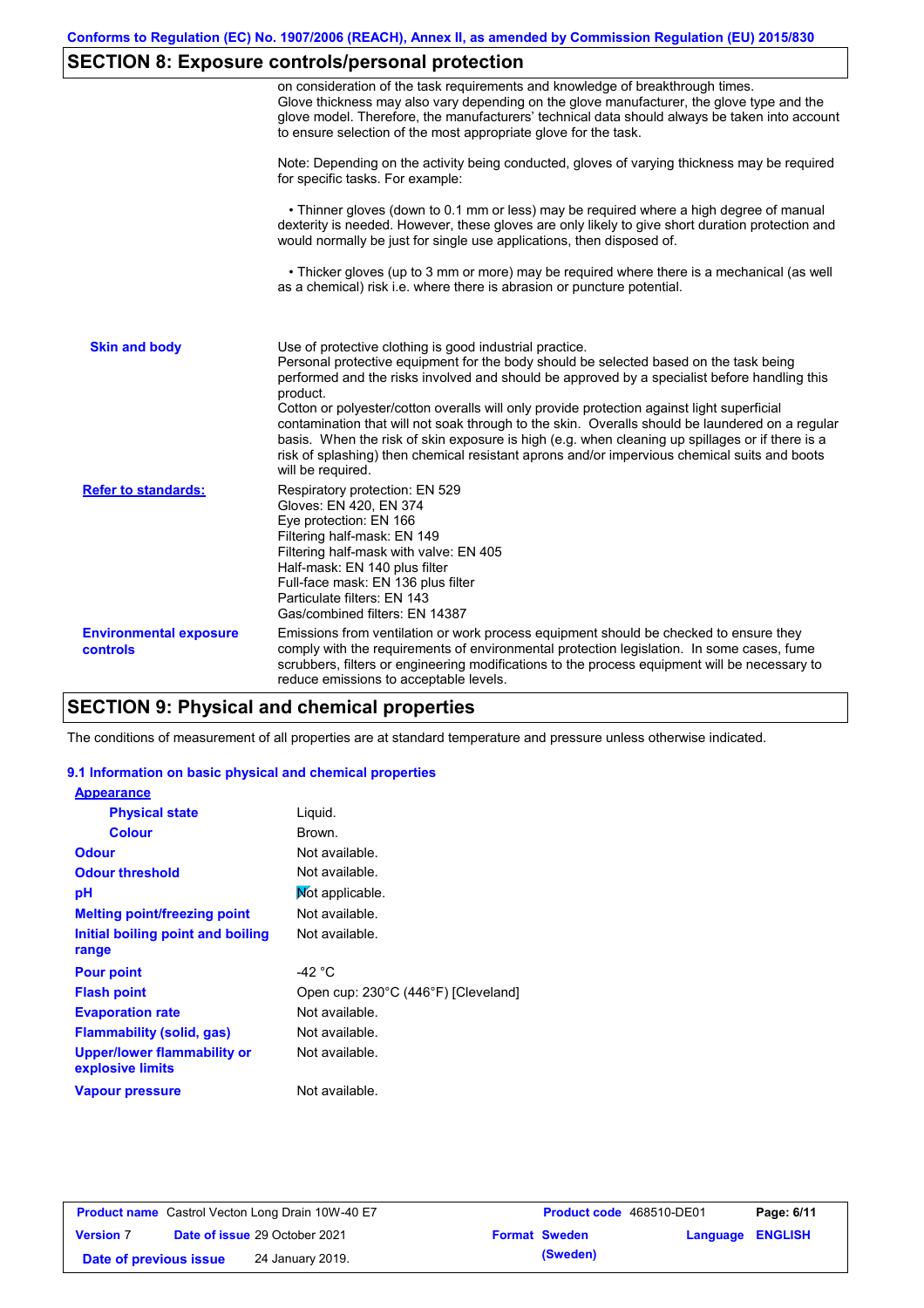## **SECTION 9: Physical and chemical properties**

|                                                   |                                                                                                                                            | Vapour Pressure at 20°C |         |                    | Vapour pressure at 50°C    |     |               |
|---------------------------------------------------|--------------------------------------------------------------------------------------------------------------------------------------------|-------------------------|---------|--------------------|----------------------------|-----|---------------|
|                                                   | <b>Ingredient name</b>                                                                                                                     | mm Hg kPa               |         | <b>Method</b>      | <sub>mm</sub><br><b>Hg</b> | kPa | <b>Method</b> |
|                                                   | Distillates (petroleum),<br>hydrotreated heavy<br>paraffinic                                                                               | < 0.08                  | < 0.011 | <b>ASTM D 5191</b> |                            |     |               |
|                                                   | Distillates (petroleum),<br>hydrotreated heavy<br>paraffinic                                                                               | < 0.08                  | < 0.011 | <b>ASTM D 5191</b> |                            |     |               |
| <b>Vapour density</b>                             | Not available.                                                                                                                             |                         |         |                    |                            |     |               |
| <b>Relative density</b>                           | Not available.                                                                                                                             |                         |         |                    |                            |     |               |
| <b>Density</b>                                    | $\leq$ 1000 kg/m <sup>3</sup> (<1 g/cm <sup>3</sup> ) at 15 <sup>°</sup> C                                                                 |                         |         |                    |                            |     |               |
| <b>Solubility(ies)</b>                            | insoluble in water.                                                                                                                        |                         |         |                    |                            |     |               |
| <b>Partition coefficient: n-octanol/</b><br>water | Mot applicable.                                                                                                                            |                         |         |                    |                            |     |               |
| <b>Auto-ignition temperature</b>                  | Not available.                                                                                                                             |                         |         |                    |                            |     |               |
| <b>Decomposition temperature</b>                  | Not available.                                                                                                                             |                         |         |                    |                            |     |               |
| <b>Viscosity</b>                                  | Kinematic: 86.3 mm <sup>2</sup> /s (86.3 cSt) at 40 $^{\circ}$ C<br>Kinematic: 12.5 to 16.3 mm <sup>2</sup> /s (12.5 to 16.3 cSt) at 100°C |                         |         |                    |                            |     |               |
| <b>Explosive properties</b>                       | Not available.                                                                                                                             |                         |         |                    |                            |     |               |
| <b>Oxidising properties</b>                       | Not available.                                                                                                                             |                         |         |                    |                            |     |               |
| <b>Particle characteristics</b>                   |                                                                                                                                            |                         |         |                    |                            |     |               |
| <b>Median particle size</b>                       | Not applicable.                                                                                                                            |                         |         |                    |                            |     |               |
| 9.2 Other information                             |                                                                                                                                            |                         |         |                    |                            |     |               |
| No additional information.                        |                                                                                                                                            |                         |         |                    |                            |     |               |

# **SECTION 10: Stability and reactivity**

| <b>10.1 Reactivity</b>                            | No specific test data available for this product. Refer to Conditions to avoid and Incompatible<br>materials for additional information.                                |
|---------------------------------------------------|-------------------------------------------------------------------------------------------------------------------------------------------------------------------------|
| <b>10.2 Chemical stability</b>                    | The product is stable.                                                                                                                                                  |
| <b>10.3 Possibility of</b><br>hazardous reactions | Under normal conditions of storage and use, hazardous reactions will not occur.<br>Under normal conditions of storage and use, hazardous polymerisation will not occur. |
| <b>10.4 Conditions to avoid</b>                   | Avoid all possible sources of ignition (spark or flame).                                                                                                                |
| <b>10.5 Incompatible materials</b>                | Reactive or incompatible with the following materials: oxidising materials.                                                                                             |
| <b>10.6 Hazardous</b><br>decomposition products   | Under normal conditions of storage and use, hazardous decomposition products should not be<br>produced.                                                                 |

## **SECTION 11: Toxicological information**

## **11.1 Information on toxicological effects**

| <b>Acute toxicity estimates</b> |
|---------------------------------|
|---------------------------------|

| <b>Product/ingredient name</b>                                                           |                                                                                                     | Oral (mg/<br>kg) | <b>Dermal</b><br>(mg/kg) | <b>Inhalation</b><br>(gases)<br>(ppm) | <b>Inhalation</b><br>(vapours)<br>(mg/l) | <b>Inhalation</b><br>(dusts)<br>and mists)<br>(mg/l) |
|------------------------------------------------------------------------------------------|-----------------------------------------------------------------------------------------------------|------------------|--------------------------|---------------------------------------|------------------------------------------|------------------------------------------------------|
| $\overline{z}$ (nc bis [O-(6-methylheptyl)] bis [O-(sec-butyl)] bis<br>(dithiophosphate) |                                                                                                     | 2500             | N/A                      | N/A                                   | N/A                                      | N/A                                                  |
| C14-16-18 Alkyl phenol                                                                   |                                                                                                     | 2500             | N/A                      | N/A                                   | N/A                                      | N/A                                                  |
| routes of exposure<br><b>Potential acute health effects</b><br><b>Inhalation</b>         | Vapour inhalation under ambient conditions is not normally a problem due to low vapour<br>pressure. |                  |                          |                                       |                                          |                                                      |
| <b>Ingestion</b>                                                                         | No known significant effects or critical hazards.                                                   |                  |                          |                                       |                                          |                                                      |
| <b>Product name</b> Castrol Vecton Long Drain 10W-40 E7                                  |                                                                                                     |                  |                          | Product code 468510-DE01              |                                          | Page: 7/11                                           |
| <b>Version 7</b><br><b>Date of issue 29 October 2021</b>                                 |                                                                                                     |                  | <b>Format Sweden</b>     |                                       |                                          | <b>ENGLISH</b><br>Language                           |
| Date of previous issue                                                                   | 24 January 2019.                                                                                    |                  |                          | (Sweden)                              |                                          |                                                      |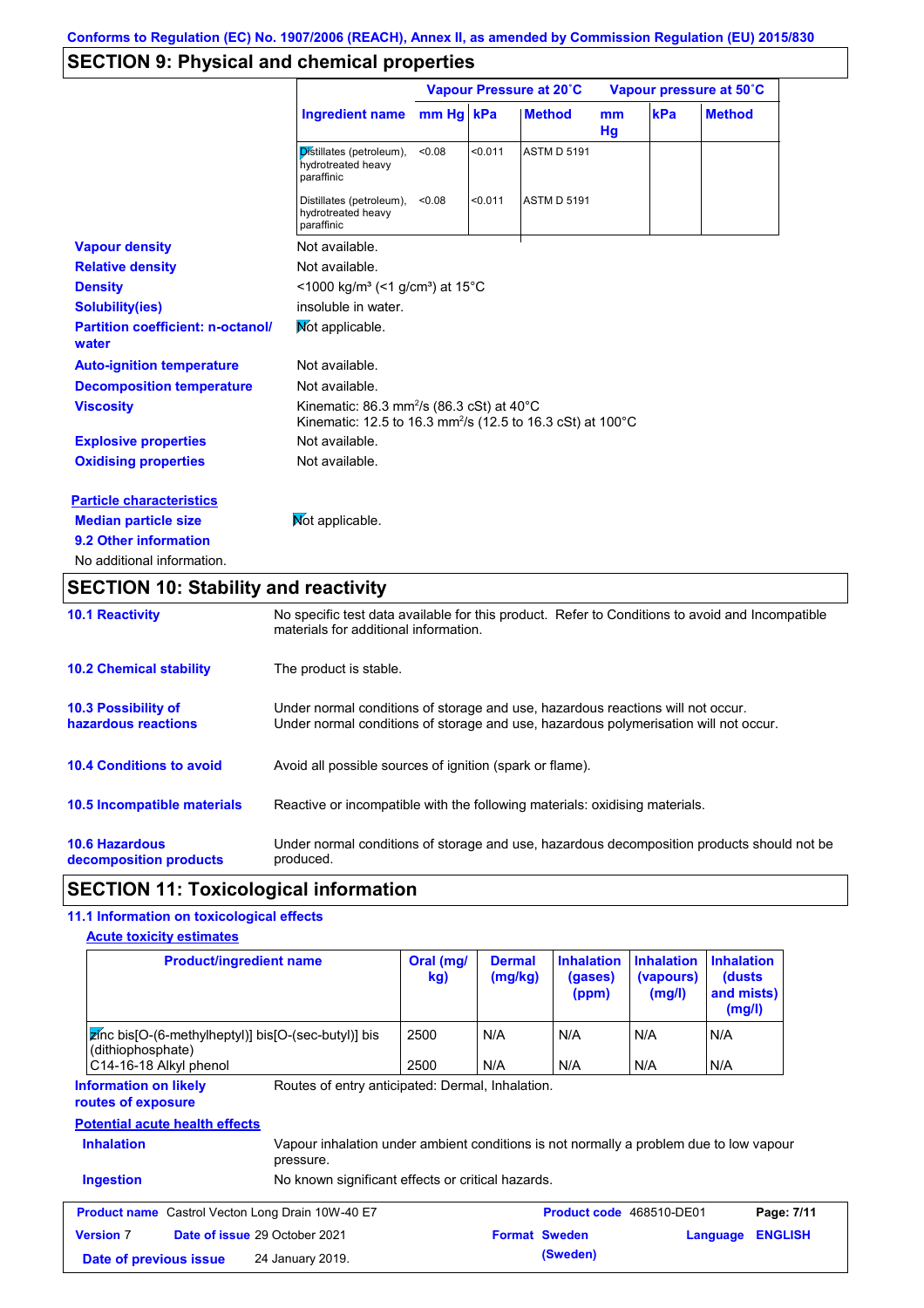# **SECTION 11: Toxicological information**

| Not considered a skin sensitizer. Based on data available for this or related materials.                                                                                                                                                                                                                                                                                                                 |
|----------------------------------------------------------------------------------------------------------------------------------------------------------------------------------------------------------------------------------------------------------------------------------------------------------------------------------------------------------------------------------------------------------|
| Not classified as an eye irritant. Based on data available for this or related materials.                                                                                                                                                                                                                                                                                                                |
| Symptoms related to the physical, chemical and toxicological characteristics                                                                                                                                                                                                                                                                                                                             |
| No specific data.                                                                                                                                                                                                                                                                                                                                                                                        |
| No specific data.                                                                                                                                                                                                                                                                                                                                                                                        |
| Adverse symptoms may include the following:<br>irritation<br>dryness<br>cracking                                                                                                                                                                                                                                                                                                                         |
| No specific data.                                                                                                                                                                                                                                                                                                                                                                                        |
| Delayed and immediate effects as well as chronic effects from short and long-term exposure                                                                                                                                                                                                                                                                                                               |
| Overexposure to the inhalation of airborne droplets or aerosols may cause irritation of the<br>respiratory tract.                                                                                                                                                                                                                                                                                        |
| Ingestion of large quantities may cause nausea and diarrhoea.                                                                                                                                                                                                                                                                                                                                            |
| Prolonged or repeated contact can defat the skin and lead to irritation and/or dermatitis.                                                                                                                                                                                                                                                                                                               |
| Potential risk of transient stinging or redness if accidental eye contact occurs.                                                                                                                                                                                                                                                                                                                        |
| <b>Potential chronic health effects</b>                                                                                                                                                                                                                                                                                                                                                                  |
| USED ENGINE OILS<br>Combustion products resulting from the operation of internal combustion engines contaminate<br>engine oils during use. Used engine oil may contain hazardous components which have the<br>potential to cause skin cancer. Frequent or prolonged contact with all types and makes of used<br>engine oil must therefore be avoided and a high standard of personal hygiene maintained. |
| No known significant effects or critical hazards.                                                                                                                                                                                                                                                                                                                                                        |
| No known significant effects or critical hazards.                                                                                                                                                                                                                                                                                                                                                        |
|                                                                                                                                                                                                                                                                                                                                                                                                          |
| No known significant effects or critical hazards.                                                                                                                                                                                                                                                                                                                                                        |
|                                                                                                                                                                                                                                                                                                                                                                                                          |

### **SECTION 12: Ecological information**

```
12.1 Toxicity
```
**Environmental hazards** Not classified as dangerous

#### **12.2 Persistence and degradability**

Not expected to be rapidly degradable.

#### **12.3 Bioaccumulative potential**

This product is not expected to bioaccumulate through food chains in the environment.

| <b>12.4 Mobility in soil</b>                                  |                                                                      |
|---------------------------------------------------------------|----------------------------------------------------------------------|
| <b>Soil/water partition</b><br>coefficient (K <sub>oc</sub> ) | Not available.                                                       |
| <b>Mobility</b>                                               | Spillages may penetrate the soil causing ground water contamination. |

#### **12.5 Results of PBT and vPvB assessment**

Product does not meet the criteria for PBT or vPvB according to Regulation (EC) No. 1907/2006, Annex XIII.

#### **12.6 Other adverse effects**

**Other ecological information**

Spills may form a film on water surfaces causing physical damage to organisms. Oxygen transfer could also be impaired.

### **SECTION 13: Disposal considerations**

|  | <b>13.1 Waste treatment methods</b> |  |
|--|-------------------------------------|--|
|  |                                     |  |

```
Methods of disposal
Product
```
**Hazardous waste** Yes. Where possible, arrange for product to be recycled. Dispose of via an authorised person/ licensed waste disposal contractor in accordance with local regulations.

### **European waste catalogue (EWC)**

|                  | <b>Waste code</b>      | <b>Waste designation</b>                                        |  |                      |                          |                |
|------------------|------------------------|-----------------------------------------------------------------|--|----------------------|--------------------------|----------------|
| $130205*$        |                        | mineral-based non-chlorinated engine, gear and lubricating oils |  |                      |                          |                |
|                  |                        | <b>Product name</b> Castrol Vecton Long Drain 10W-40 E7         |  |                      | Product code 468510-DE01 | Page: 8/11     |
| <b>Version 7</b> |                        | Date of issue 29 October 2021                                   |  | <b>Format Sweden</b> | Language                 | <b>ENGLISH</b> |
|                  | Date of previous issue | 24 January 2019.                                                |  | (Sweden)             |                          |                |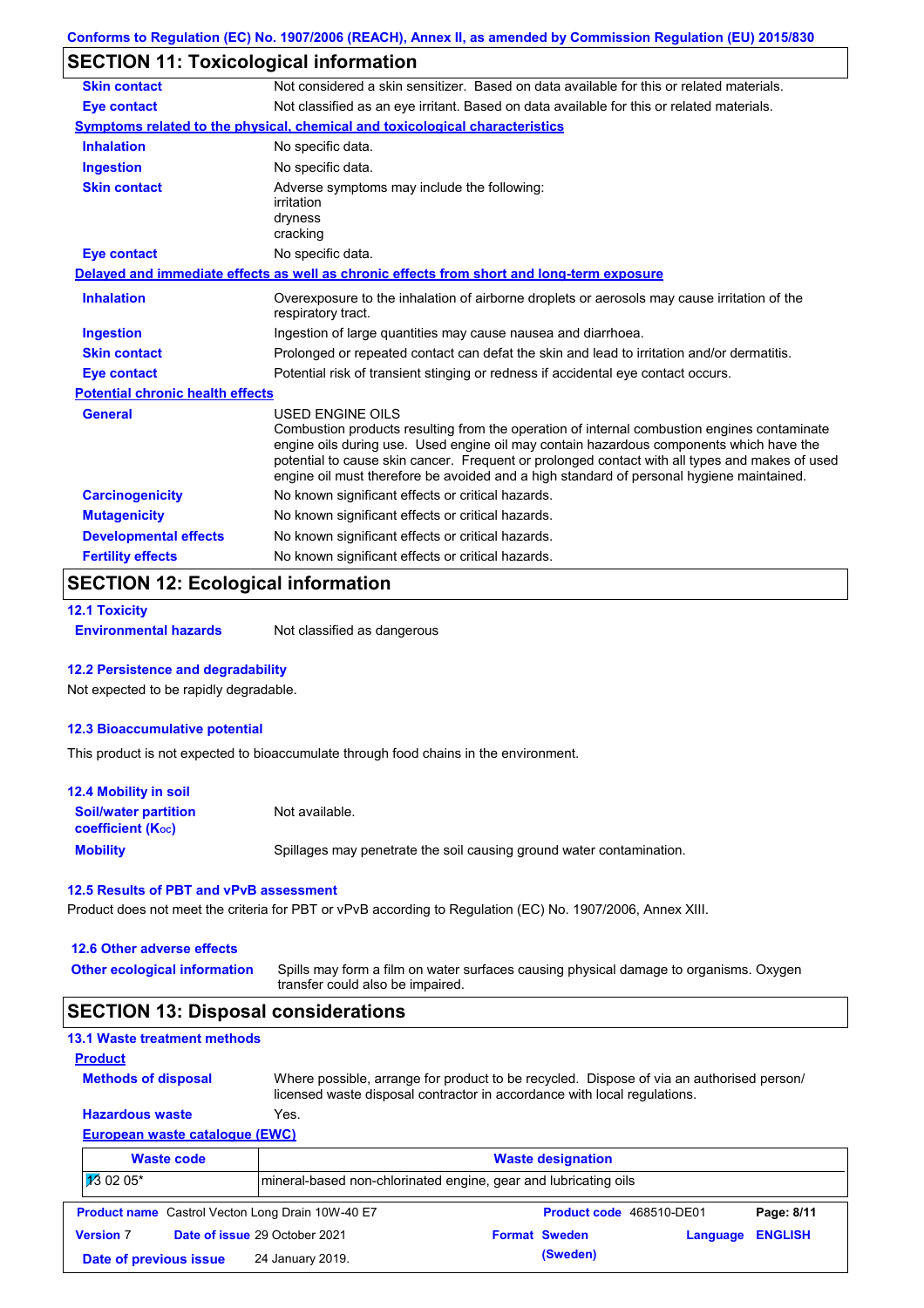### **SECTION 13: Disposal considerations**

However, deviation from the intended use and/or the presence of any potential contaminants may require an alternative waste disposal code to be assigned by the end user.

| <b>Packaging</b>           |                                                                                                                                                                                                                                                                                                                                                                                                                                                                                                                                                                                                                                                                                                                                                                                                   |
|----------------------------|---------------------------------------------------------------------------------------------------------------------------------------------------------------------------------------------------------------------------------------------------------------------------------------------------------------------------------------------------------------------------------------------------------------------------------------------------------------------------------------------------------------------------------------------------------------------------------------------------------------------------------------------------------------------------------------------------------------------------------------------------------------------------------------------------|
| <b>Methods of disposal</b> | Where possible, arrange for product to be recycled. Dispose of via an authorised person/<br>licensed waste disposal contractor in accordance with local regulations.                                                                                                                                                                                                                                                                                                                                                                                                                                                                                                                                                                                                                              |
| <b>Special precautions</b> | This material and its container must be disposed of in a safe way. Care should be taken when<br>handling emptied containers that have not been cleaned or rinsed out. Empty containers or<br>liners may retain some product residues. Empty containers represent a fire hazard as they may<br>contain flammable product residues and vapour. Never weld, solder or braze empty containers.<br>Avoid dispersal of spilt material and runoff and contact with soil, waterways, drains and sewers.                                                                                                                                                                                                                                                                                                   |
| <b>Methods of disposal</b> | The regulations regarding manufacturers' responsibility for packaging material waste is<br>regulated in "Förordningen om producentansvar för förpackningar". Packaging materials are to<br>be reused or recycled in accordance with the goals outlined in this regulation. The company<br>complies with this manufacturer's responsibility through its association with REPA, which is a<br>subsidiary company of four materials handling companies. The materials handling companies<br>collect, remove and process used and sorted packaging materials through the employment of<br>contractors. Questions regarding collection of packaging materials on a local basis may be<br>directed to the materials company and its contractors. For further information, contact REPA,<br>www.repa.se. |
|                            | Drums and containers are placed in a tilted position, approx 10°, drums are turned with the<br>bungholes downwards and the 2" bunghole in the lowest position, containers with the valve<br>downwards. Other packages are placed upside down for eduction. Let stand at temperatures<br>above 15°C until drip dry or at least 30 minutes. Recover and add the remainders in the process<br>where the product is used, or send for special waste treatment. Send empty packages to a<br>certified recycler/receiver for recycling.                                                                                                                                                                                                                                                                 |
| <b>References</b>          | Commission 2014/955/EU<br>Directive 2008/98/EC                                                                                                                                                                                                                                                                                                                                                                                                                                                                                                                                                                                                                                                                                                                                                    |

### **SECTION 14: Transport information**

|                                           | <b>ADR/RID</b> | <b>ADN</b>     | <b>IMDG</b>    | <b>IATA</b>    |
|-------------------------------------------|----------------|----------------|----------------|----------------|
| 14.1 UN number                            | Not regulated. | Not regulated. | Not regulated. | Not regulated. |
| 14.2 UN proper<br>shipping name           |                |                | -              |                |
| <b>14.3 Transport</b><br>hazard class(es) |                |                | $\blacksquare$ |                |
| <b>14.4 Packing</b><br>group              |                |                |                |                |
| 14.5<br><b>Environmental</b><br>hazards   | No.            | No.            | No.            | No.            |
| <b>Additional</b><br><b>information</b>   |                |                |                |                |

**14.6 Special precautions for user** Not available.

**14.7 Transport in bulk according to IMO instruments**

### **SECTION 15: Regulatory information**

**15.1 Safety, health and environmental regulations/legislation specific for the substance or mixture**

**EU Regulation (EC) No. 1907/2006 (REACH)**

**Annex XIV - List of substances subject to authorisation**

Not available.

**Annex XIV**

None of the components are listed.

**Substances of very high concern**

| <b>Product name</b> Castrol Vecton Long Drain 10W-40 E7 |  | Product code 468510-DE01             |  | Page: 9/11           |                         |  |
|---------------------------------------------------------|--|--------------------------------------|--|----------------------|-------------------------|--|
| <b>Version 7</b>                                        |  | <b>Date of issue 29 October 2021</b> |  | <b>Format Sweden</b> | <b>Language ENGLISH</b> |  |
| Date of previous issue                                  |  | 24 January 2019.                     |  | (Sweden)             |                         |  |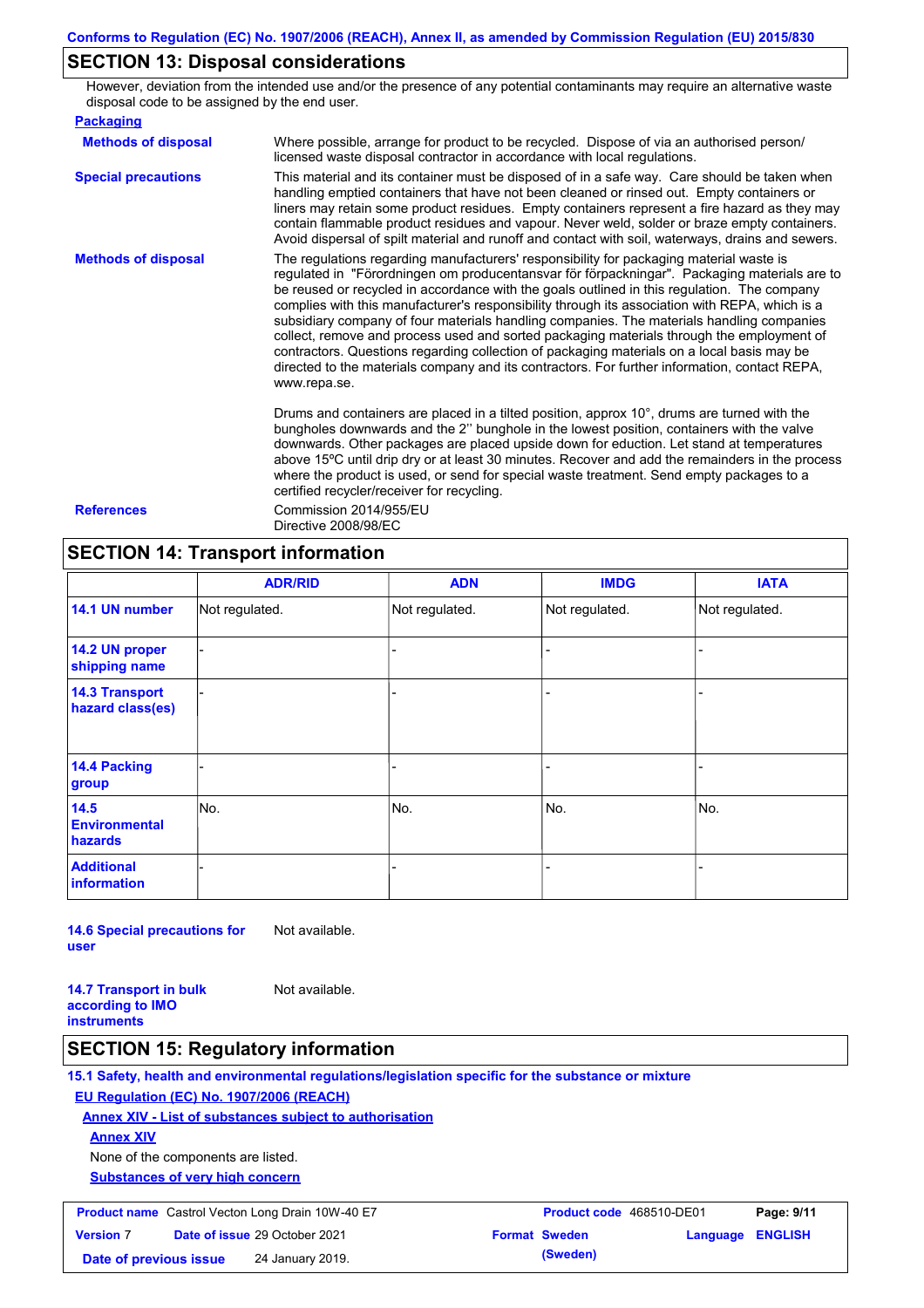# **SECTION 15: Regulatory information**

None of the components are listed.

| EU Regulation (EC) No. 1907/2006 (REACH)                                                                                                                 |                                                                                                                                |
|----------------------------------------------------------------------------------------------------------------------------------------------------------|--------------------------------------------------------------------------------------------------------------------------------|
| <b>Annex XVII - Restrictions</b><br>on the manufacture.<br>placing on the market<br>and use of certain<br>dangerous substances,<br>mixtures and articles | Not applicable.                                                                                                                |
| <b>Other regulations</b>                                                                                                                                 |                                                                                                                                |
| <b>REACH Status</b>                                                                                                                                      | The company, as identified in Section 1, sells this product in the EU in compliance with the<br>current requirements of REACH. |
| <b>United States inventory</b><br>(TSCA 8b)                                                                                                              | All components are active or exempted.                                                                                         |
| <b>Australia inventory (AIIC)</b>                                                                                                                        | All components are listed or exempted.                                                                                         |
| <b>Canada inventory</b>                                                                                                                                  | All components are listed or exempted.                                                                                         |
| <b>China inventory (IECSC)</b>                                                                                                                           | All components are listed or exempted.                                                                                         |
| <b>Japan inventory (CSCL)</b>                                                                                                                            | All components are listed or exempted.                                                                                         |
| <b>Korea inventory (KECI)</b>                                                                                                                            | All components are listed or exempted.                                                                                         |
| <b>Philippines inventory</b><br>(PICCS)                                                                                                                  | All components are listed or exempted.                                                                                         |
| <b>Taiwan Chemical</b><br><b>Substances Inventory</b><br>(TCSI)                                                                                          | All components are listed or exempted.                                                                                         |
| Ozone depleting substances (1005/2009/EU)                                                                                                                |                                                                                                                                |
| Not listed.                                                                                                                                              |                                                                                                                                |
| Prior Informed Consent (PIC) (649/2012/EU)<br>Not listed.                                                                                                |                                                                                                                                |
| <b>Persistent Organic Pollutants</b><br>Not listed.                                                                                                      |                                                                                                                                |
| <b>EU - Water framework directive - Priority substances</b><br>Mone of the components are listed.<br><b>Seveso Directive</b>                             |                                                                                                                                |
| This product is not controlled under the Seveso Directive.                                                                                               |                                                                                                                                |

| <b>15.2 Chemical safety</b> | A Chemical Safety Assessment has been carried out for one or more of the substances within  |
|-----------------------------|---------------------------------------------------------------------------------------------|
| assessment                  | this mixture. A Chemical Safety Assessment has not been carried out for the mixture itself. |

# **SECTION 16: Other information**

| <b>Abbreviations and acronyms</b> | ADN = European Provisions concerning the International Carriage of Dangerous Goods by<br>Inland Waterway                                                                                                                                                                                                                                                                                                                                                                                            |  |  |  |  |  |
|-----------------------------------|-----------------------------------------------------------------------------------------------------------------------------------------------------------------------------------------------------------------------------------------------------------------------------------------------------------------------------------------------------------------------------------------------------------------------------------------------------------------------------------------------------|--|--|--|--|--|
|                                   | ADR = The European Agreement concerning the International Carriage of Dangerous Goods by<br>Road                                                                                                                                                                                                                                                                                                                                                                                                    |  |  |  |  |  |
|                                   | $ATE =$ Acute Toxicity Estimate                                                                                                                                                                                                                                                                                                                                                                                                                                                                     |  |  |  |  |  |
|                                   | <b>BCF</b> = Bioconcentration Factor                                                                                                                                                                                                                                                                                                                                                                                                                                                                |  |  |  |  |  |
|                                   | CAS = Chemical Abstracts Service                                                                                                                                                                                                                                                                                                                                                                                                                                                                    |  |  |  |  |  |
|                                   | CLP = Classification, Labelling and Packaging Regulation [Regulation (EC) No. 1272/2008]<br>CSA = Chemical Safety Assessment                                                                                                                                                                                                                                                                                                                                                                        |  |  |  |  |  |
|                                   | CSR = Chemical Safety Report                                                                                                                                                                                                                                                                                                                                                                                                                                                                        |  |  |  |  |  |
|                                   | <b>DMEL = Derived Minimal Effect Level</b><br>DNEL = Derived No Effect Level<br>EINECS = European Inventory of Existing Commercial chemical Substances<br>ES = Exposure Scenario<br>EUH statement = CLP-specific Hazard statement<br>EWC = European Waste Catalogue<br>GHS = Globally Harmonized System of Classification and Labelling of Chemicals<br>IATA = International Air Transport Association<br>IBC = Intermediate Bulk Container<br><b>IMDG</b> = International Maritime Dangerous Goods |  |  |  |  |  |
|                                   |                                                                                                                                                                                                                                                                                                                                                                                                                                                                                                     |  |  |  |  |  |
|                                   |                                                                                                                                                                                                                                                                                                                                                                                                                                                                                                     |  |  |  |  |  |
|                                   |                                                                                                                                                                                                                                                                                                                                                                                                                                                                                                     |  |  |  |  |  |
|                                   |                                                                                                                                                                                                                                                                                                                                                                                                                                                                                                     |  |  |  |  |  |
|                                   |                                                                                                                                                                                                                                                                                                                                                                                                                                                                                                     |  |  |  |  |  |
|                                   |                                                                                                                                                                                                                                                                                                                                                                                                                                                                                                     |  |  |  |  |  |
|                                   |                                                                                                                                                                                                                                                                                                                                                                                                                                                                                                     |  |  |  |  |  |
|                                   |                                                                                                                                                                                                                                                                                                                                                                                                                                                                                                     |  |  |  |  |  |
|                                   | LogPow = logarithm of the octanol/water partition coefficient                                                                                                                                                                                                                                                                                                                                                                                                                                       |  |  |  |  |  |
|                                   | MARPOL = International Convention for the Prevention of Pollution From Ships, 1973 as                                                                                                                                                                                                                                                                                                                                                                                                               |  |  |  |  |  |
|                                   | modified by the Protocol of 1978. ("Marpol" = marine pollution)                                                                                                                                                                                                                                                                                                                                                                                                                                     |  |  |  |  |  |
|                                   | <b>Product name</b> Castrol Vecton Long Drain 10W-40 E7<br>Product code 468510-DE01<br>Page: 10/11                                                                                                                                                                                                                                                                                                                                                                                                  |  |  |  |  |  |
| <b>Version 7</b>                  | Date of issue 29 October 2021<br><b>Format Sweden</b><br><b>ENGLISH</b><br>Language                                                                                                                                                                                                                                                                                                                                                                                                                 |  |  |  |  |  |
| Date of previous issue            | (Sweden)<br>24 January 2019.                                                                                                                                                                                                                                                                                                                                                                                                                                                                        |  |  |  |  |  |